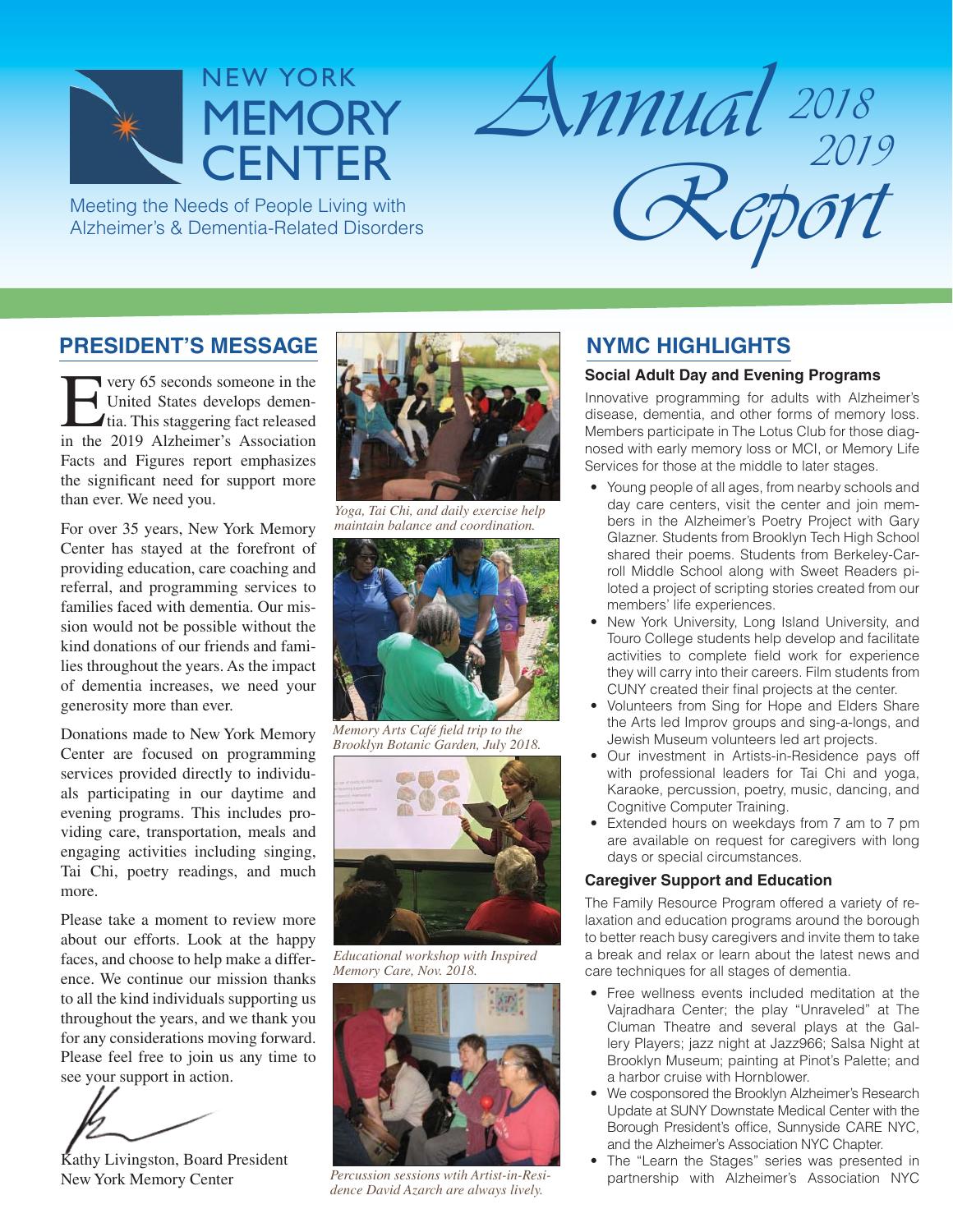## **HIGHLIGHTS** *(continued)*

Chapter in Haitian Creole at both the Evangelical Crusade of Fishers of Men Church and French-speaking Baptist Church, and in English at Sacred Hearts & St. Stephen Church in Cobble Hill/Red Hook and at Restoration Plaza in Bed-Stuy.

• More presentations were held in English, Spanish, and Haitian Creole at community organizations in Bushwick, Sunset Park, East Flatbush and at the center. Additional education partners included Right at Home Brooklyn, Grimaldi & Yeung LLP, Brooklyn Public Library branches, senior centers, CaringKind, and NYU Langone Alzheimer's Disease and Related Dementias Family Support Program.

#### **Memory Arts Café**

Highlights abound from our 8th year of this cultural program in partnership with the Alzheimer's Poetry Project. Each program is free for people with memory loss, caregivers, family and friends.

- Professional jazz singer Jenna Mammina with Rolf Sturm on the guitar at the Gowanus Dredgers Boathouse was outstanding.
- Smelling the roses and reciting garden-themed poems at the Brooklyn Botanic Garden is always special.
- We never miss a reason to party, whether to celebrate fall apples, St. Patrick's Day with Irish fiddle music, or picnicking and remembering summer fun on the Coney Island boardwalk.

#### **Outreach and Professional Education**

New York Memory Center partners with many city and statewide agencies for advocacy, education, staff training, and program outreach. Our executive and social work staff present at professional conferences, government sponsored programs, and at area colleges and universities.

- We hosted continuing education workshops for professionals with presenters from Inspired Memory Care and the Alzheimer's Foundation of America, with contributions from Senior Helpers NYC, Fox Rehabilitation, 305 West End Avenue Assisted Living, Comfort Care and many others.
- Word of our program gets around the world. Chinese nurses from the Geriatric Society of Jilin toured the Center to observe daytime activities and learn about working with people with memory loss.
- NYMC is an active member of the Brooklyn Chamber of Commerce, Senior Umbrella Network of Brooklyn, NYS Caregiver and Respite Coalition Advisory Board, Lifespan, and NYS Adult Day Association. Josephine Brown is part of the Federation of Protestant Welfare Agency Executive Director's roundtable. NYMC participates in the Brooklyn-Wide Interagency Council on Aging meetings and hosts monthly breakfast meetings with Senior Helpers.
- Social work interns help with tabling outreach and presentations; one student translated presentations to Haitian-Creole.
- Executive Director Josephine Brown and Caregiver Social Worker Megan Christ spoke about Alzheimer's and memory loss and the Center's vital work to attendees at a new play about dementia by Nikki Khouri.
- Staff and Director of Special Projects Marianne Nicolosi represented NYMC at key conferences including Lifespan Respite Sustainability Summit, Aging Concerns Unite Us, and the Department of Health annual contractors' meeting.

As you can see, it's been a busy year, and it would not happen without your involvement and support! We are especially grateful for the confidence shown by continuing contracts from the NYS Department of Health, NYS Office of the Aging, NYC Department for the Aging, grants from The Faith Home Foundation, and another amazing matching grant from The Donald and Barbara Zucker Family Foundation.

Thanks go to many community partners including Grimaldi & Yeung LLC, Investors Bank, Northfield Bank, and Corcoran Group, and to all who have supported New York Memory Center with donations of any size. Additional appreciation goes to the tireless NYMC board members. The New York Memory Center staff, members and their families are truly grateful and look forward to our continued friendship and work together in the year ahead.

*Photos by Ruth Benn, Megan Christ, and Mei Yu symbols of their memories in each square.*



*Birthdays are never forgotten and family members often join in the celebrations.*



*NYMC Executive Director Josephine Brown (second from left) relaxing with caregivers on a harbor cruise in August 2018.*



Legal and financial workshop at NYMC with presenters *from Grimaldi & Yeung LLP and Investors Bank.*



*Occupational therapy interns present a quilt to members that featured members' names and*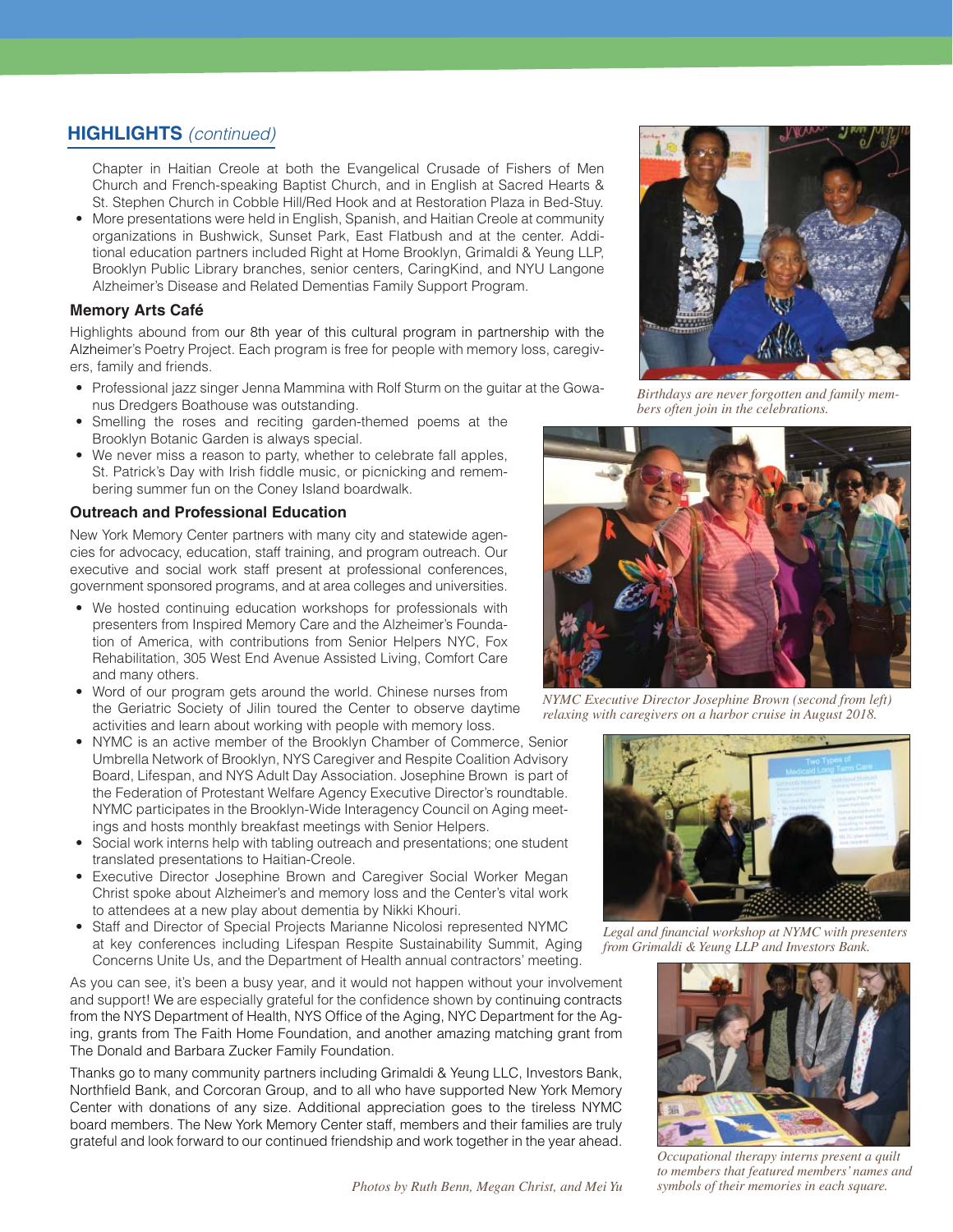# *Thank You for Keeping Us Smiling!*



#### **FOUNDATION GRANTS & CORPORATE SUPPORT** AARP

ABC Studios New York LLC Brooklyn Borough President Eric Adams Accurate Contracting Corp. Adelphi University School of Social Work Alzheimer's Association Alzheimer's Foundation of America Attina Ballard Pharmacy, Sajid Patel Bellringer Communication Inc. Blaze Electric Inc. *In honor of Queen Evadene Lovel* Blue Ocean Wealth Solutions, Russell Donath State Assembly Member James Brennan The Brielle at Seaview CaringKind, NYC CertilmanBalin The Cody Group NY Corcoran Cares, Corcoran Group Real Estate Columbia Univ. School of Occupational Therapy Community Foundation of New Jersey Consolidated Edison Matching Gifts Court Street Office Furniture D'Agostino, Levine, Landesman & Lederman,LLP Del Rey & Company, CPAS, LLP The Donald & Barbara Zucker Family Foundation Eloras Restaurant Faith Home Foundation Grand Prospect Hall, Michael Halkias Grimaldi & Yeung, LLP Gutterman's Inc. NYC Council Member Rafael Espinal I.A.G., Ltd. *In memory of Alexander Giuffre* Ingram Yukez Gainen Carroll & Bertolotti, LLP Investors Foundation Legacy Construction, Valon Quamina Len Camber Charitable Trust Leopoldi's Hardware Long Island University School of Social Work Marks DiPalermo The Montauk Club Morgan Stanley MSI Net, Inc, John Abi-Habib NCheng LLP

NYC Dept. for the Aging



New York Land Services NY State Dept. of Health, Office for the Aging NYU School of Occupational Therapy NYU School of Social Work Northfield Bank The Omer Foundation, Jay Fialkoff Onsite Environmental Corp. Park West Vision Assoc. Patriot Lighting Pinot's Palette Right At Home Senior Helpers-Aquinas LLC Senior Umbrella Network of Brooklyn Sommers Real Estate, Steven Sommers T & D Auto Repair Walt Disney Company Foundation Matching **Gifts** United Meat Market, Rocky Gallo United Way-Greater Philadelphia & So.

## Wellcare

## **DONORS**

New Jersey

Sergio & Carmen Aguilar Ann Akers Barbara Albinder Francois Andre Anonymous Mary Avanzino The Badagliacca Family *In memory of Alexander Giuffre* Velma Baker *In memory of Leslie Baker* Beverly Balbirsingh-Nunez *In memory of Hildred Balbirsingh* Sandi Bartel & David Polsk *In honor of Joan Minov* Ann Berkowitz Carl Bialik *In memory of Bernard Packer*  Joyce Bialik *In memory of Bernard Packer* Robert & Linda Bonstein Andrew Boorstyn *In honor of Dr. Robert & Barbara Boorstyn* Eric Boorstyn *In honor of Dr. Robert & Barbara Boorstyn* Robert Boorstyn *For the care of Barbara Boorstyn* Patricia Bradley Mary Brennan & Lance Cassak Athena Bruffee Mary Ann Campisi *In memory of Alexander Giuffre* Suzanne Campbell *In memory of William Campbell* Richard Cantor Jaclyn Collins *In memory of George Cain and Ida Chiacchere*



John & Harriett Corporon Sharon Cotter Emily Damron Mary & Darrell Courtley *In memory of Leslie A. Wheeler* Rocco & Marie Cucchiaro *In honor of Joseph Giamboi Sr.* Joseph & Ilona DeLeo Salvatore Deliteris James & Suleika Drinane EH Rubinsky & Soraya Elcock Helen Fackre Gil Fishman *In honor of Greg Pitkoff* Lewis & Arleen Forsheit Rosalie & Alan Friend Carmen Fulford *In memory of Ruperto Acevedo* Joseph Giamboi, Esq. Alexis Giuffre *In memory of Fred Saraceno* Robert & Sara Glasser *In memory of Norman Marcus* Sharon Goldzweig *In memory of Shirley Shulman* James Greilsheimer *Dedicated to Joseph Giamboi Sr.* Judith Grimaldi Michael Halkias Peggy & Carlos Hernandez *In honor of the Incredible Staff* Meredith Hightower *In honor of Ola Hightower* Claire Hilger Lyn Hill Florence Hutner *In memory of Vida Jackson* Edward & Annmarie Illiano Yvonne Jackson Theresa A. Joyce David Kagan Anastasia Karidis Frank Keating Dennis Kenny Marlene Bernouy Knight *In memory of Evadene Lovell* Allan F. Kramer II Robin Lentz Laurin Levine Kathy Livingston Adam Love Jared Malamud *In honor of Adam Love* Linda Manzella *In memory of Marie Manzella* Betty & Michael Marcus *In memory of Norman Marcus* Dylan & Meredith Marcus *In memory of their grandfather* Marty & Jamie Markowitz Marguerite Marra *In memory of Laura Marra*



Margaret Mazzeo Gerard McFeely Geraldine McKethan *In memory of Yvonne B. Davis* Joan G. Minov *In honor of Sandi Bartel & David Polsk* Dan Miran *In memory of our parents* Georgina Montour *In honor of my sisters* Elizabeth Morano Lorraine Muczyn *In memory of Milton Fishman* Mary Munisteri Wayne Muratore Jed Myers Dominic & Mary Ellen Nicolosi Marianne Nicolosi Rosemary Palms Barry Panzer *In memory of Fred Saraceno* Dr. Barbara Paris *For Adam and Dani Love* Dominic Piccirillo Michele Pierro *In memory of Alexander Giuffre* Greg Pitkoff Barbara & Paul Ratzlaff Leon Reich Charles Saperstein *In honor of Joey Giamboi* Lorraine Saraceno *In honor of Fred & Lucretia Saraceno* Alexander Saulon Michael Scher Lorna & Bernard Schwartz *In memory of Bernard Schwartz* Jessica Sharrin Maria Sierra David Singer *In honor of Greg Pitkoff* Kevin & Joanne Smith Arthur & Fern Square Steven Stellman Vincent & Mary Tirolo Andrew Tuller Cheryl Ulie *In honor of Bernard Packer* Mary Eustace Valmont *Honoring Rosalyn Valmont and Leon Charles* Rhonda Vas Nunes Eve Vaval Dino Veronese Rick & Geneva Voetter *In memory of Norman Marcus* Wendy Watson Edward Wilson Rachel Weller Wrocherinsky *In memory of Wendy Weller-Jones* Alice Yurke & Robert Davis